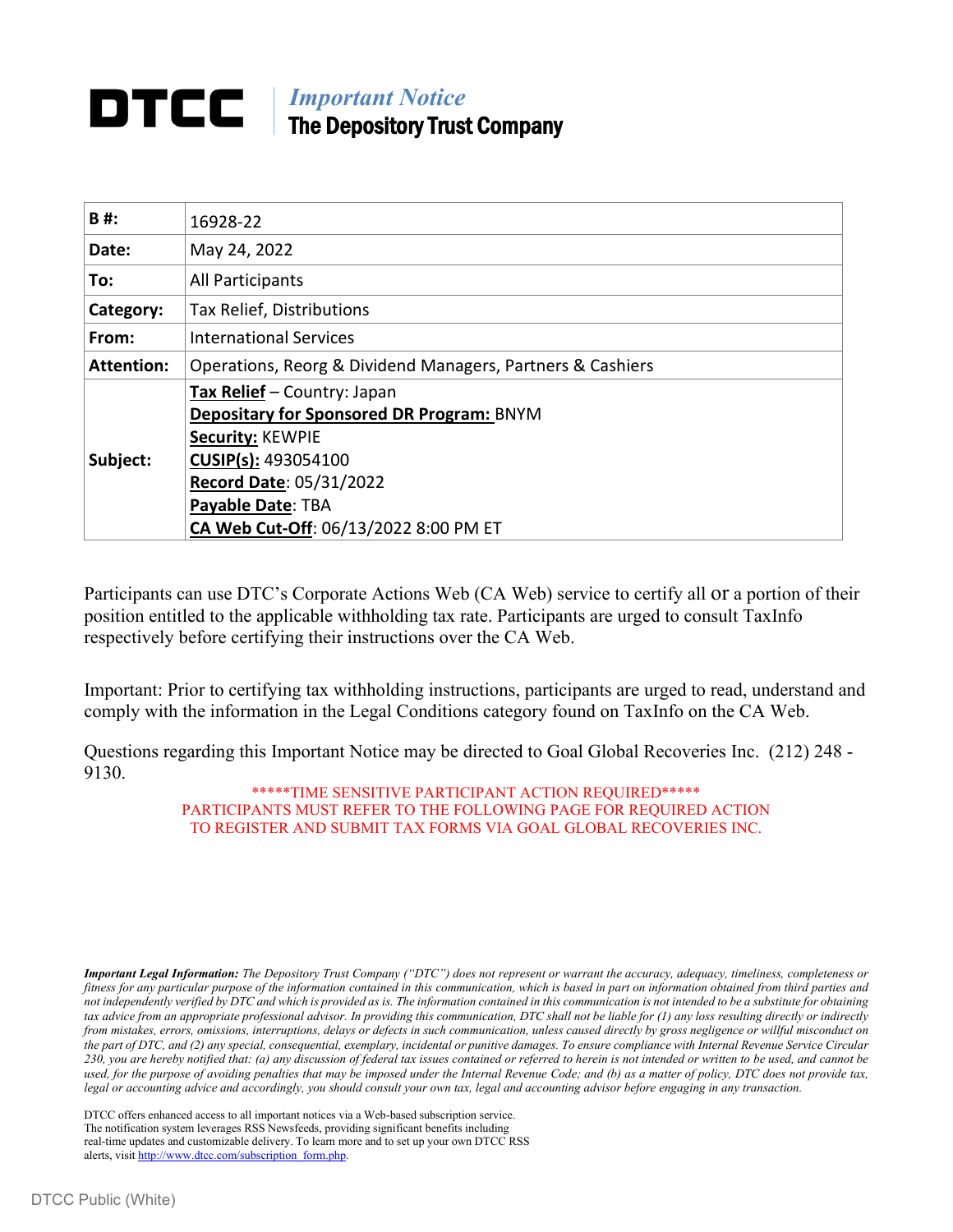



BNY Mellon, as DR depositary gives notice with respect to an upcoming cash dividend payment for Japanese issuers with **MAY 2022** Record Dates. DR holders as at DR Record Date are eligible to receive the dividend payment and may be entitled to a reduced rate of withholding tax as described in the below notice. Qualifying shareholders who reside in a country where a Double Taxation Agreement exists between their country of residence and Japan may apply for a refund by either the Relief at Source method or the Long Form Reclaim process**.** 

BNY Mellon has appointed Goal Global Recoveries Inc. (as tax agent) to support holders of the DR by providing assistance in obtaining tax relief services.

Participants are able to certify all or a percentage of their total position in accordance with the relevant withholding tax rate through the DTC Corporate Actions Web ("CA Web"). The CA Web election also requires a submission via ADRoit. This will enable entitlement amounts to be paid through DTC. As such eligible holders will have the possibility to receive their full treaty entitlements on DR pay date. Holders not qualifying for a reduced or exempt tax rate through CA Web will receive the dividend payment net of the default Japanese statutory withholding tax rate of 15.315%. Eligible holders will have the opportunity to make a reclaim utilizing the standard long form process.

Participants utilizing this service agree to the Agreements, Fees, Representations and Indemnification as stated below.

| <b>RELIEF AT SOURCE</b>                           |                              |  |
|---------------------------------------------------|------------------------------|--|
| <b>CA WEB OPENS</b>                               | 01 JUNE 2022 - 6:00 AM (EST) |  |
| <b>CA WEB DEADLINE</b>                            | 13 JUNE 2022 - 8:00 PM (EST) |  |
| <b>GOAL ADRoit OPENS</b>                          | 01 JUNE 2022 - 6:00 AM (EST) |  |
| <b>GOAL ADROIT DEADLINE</b>                       | 13 JUNE 2022 - 8:00 PM (EST) |  |
|                                                   | <b>LONG FORM RECLAIMS</b>    |  |
| <b>GOAL ADROIT OPENS FOR LONG FORM RECLAIM</b>    | 14 JUNE 2022 - 9:00 AM (EST) |  |
| <b>GOAL ADROIT DEADLINE FOR LONG FORM RECLAIM</b> | 31 MAY 2027 - 5:00 PM (EST)  |  |

| <b>DIVIDEND EVENT DETAILS</b> |              |                  |                   |                          |              |
|-------------------------------|--------------|------------------|-------------------|--------------------------|--------------|
| <b>ISSUER</b>                 | <b>CUSIP</b> | <b>DR RECORD</b> | <b>DR PAYMENT</b> | <b>DR GROSS DIVIDEND</b> | <b>RATIO</b> |
|                               |              | <b>DATE</b>      | <b>DATE</b>       | <b>RATE</b>              | (ORD:DR)     |
| <b>KEWPIE</b>                 | 493054100    | 05/31/22         | TBA               | TBA                      | 2:1          |

| DOCUMENTATION SUBMISSION DEADLINES |                                                              |  |
|------------------------------------|--------------------------------------------------------------|--|
| <b>I RELIEF AT SOURCE</b>          | ALL DOCUMENTS LISTED BELOW TO BE HELD ON FILE BY PARTICIPANT |  |
| <b>LONG FORM RECLAIM</b>           | 31 MAY 2027 - 5:00 PM (EST)                                  |  |

| <b>FEES AND PAYMENT METHOD</b> |                       |                         |                       |                            |  |
|--------------------------------|-----------------------|-------------------------|-----------------------|----------------------------|--|
| <b>FILING METHOD</b>           | <b>PAYMENT METHOD</b> | <b>CUSTODIAL FEE</b>    | <b>TAX RELIEF FEE</b> | <b>MINIMUM FEE</b>         |  |
| <b>RELIEF AT SOURCE</b>        | DTC.                  |                         | UP TO \$0.005 / DR    |                            |  |
|                                |                       | \$0.00                  | 5%, 10%, 12.5% & 15%  | \$0.00                     |  |
|                                |                       |                         | UP TO \$0.0075 / DR   |                            |  |
|                                |                       |                         | 0% (exempt clients)   |                            |  |
| LONG FORM RECLAIM              | ACH                   | <b>UP TO 40,000 JPY</b> | UP TO \$0.01 / DR     | \$25.00 / BENEFICIAL OWNER |  |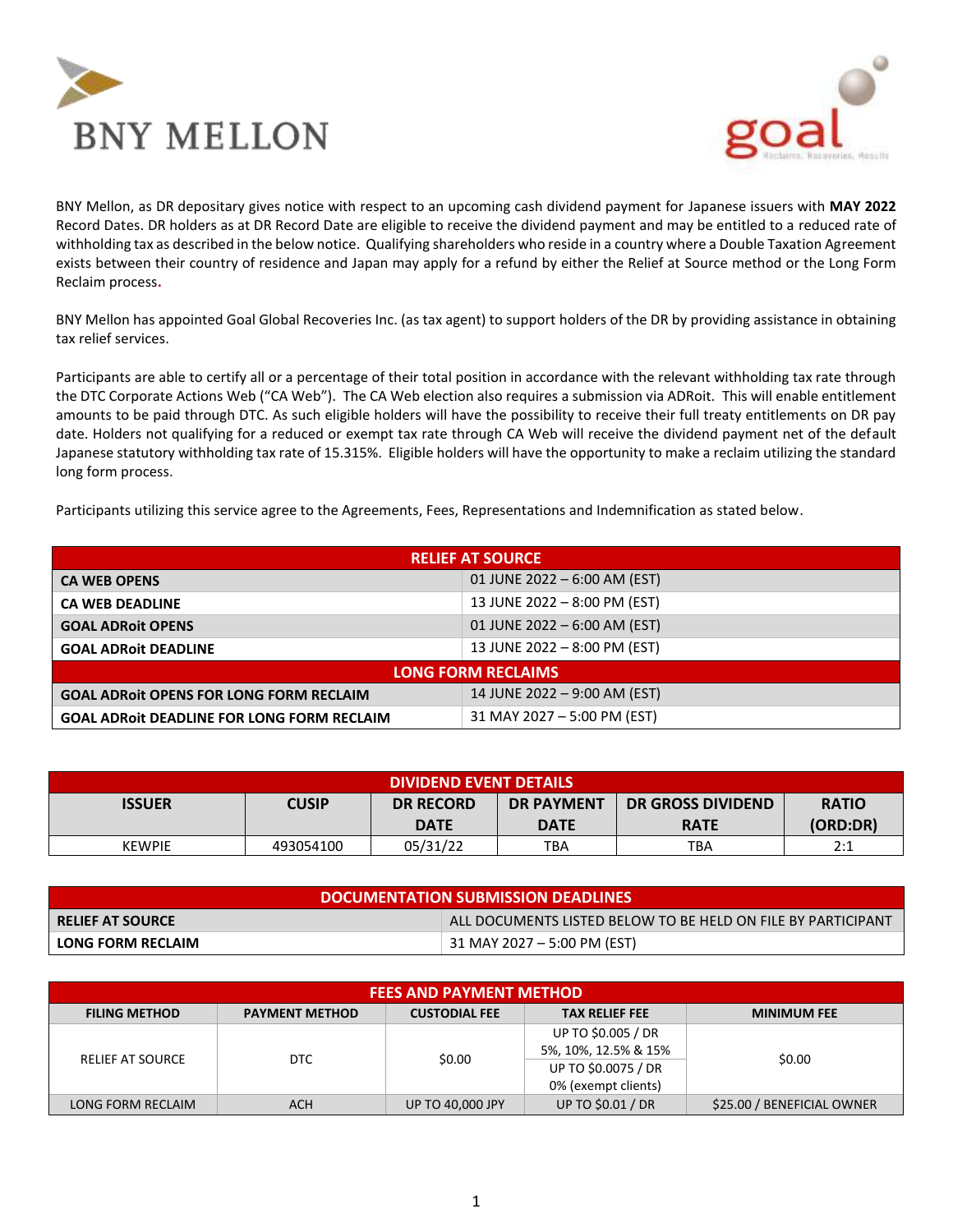## **Agreements, Fees, Representations and Indemnification from Participants and Beneficial Owners**

This tax relief assistance service is wholly voluntary and discretionary, and outside the terms and conditions of any applicable deposit agreement. BNY Mellon undertakes no duty or obligation to provide this service, and may reject or decline any or all proposed electing participants or holders in its sole discretion. We hereby accept and agree to pay the fees of BNY Mellon of up to \$0.0075 per Depositary Receipt for Relief at Source, or up to \$0.01 per Depositary Receipt for Long Form (with a minimum of \$25) and any other charges, fees or expenses payable by or due to BNY Mellon or its agents, including any custodian, in connection with the tax reclaim process, or to tax authorities or regulators (which fees, charges or expenses may be deducted from the dividend or any other distribution or by billing or otherwise in BNY Mellon's discretion). We hereby agree that any such fees, charges or expenses may be due and payable whether or not a successful reduction in rate or reclamation is obtained. We hereby acknowledge that fees paid to BNY Mellon may be shared with its agents and affiliates. We hereby confirm that we have the applicable Form W-9 or Form W-8 beneficial owner series (W-8BEN, W-BENE, W-8EXP, or W-8ECI) on file and agree to obtain and retain all underlying documentation required to support the tax relief benefits, including without limitation all IRS Forms W-9 and IRS Form W-8 for a period of at least seven years and to provide such documentation to you and/or the Japanese Tax Office upon your or the Japanese Tax Office`s request.

We hereby agree in addition to statutory and documentation requirements, and the deduction of fees, tax relief benefits will be subject to review and approval, and potential audits by the applicable custodian and applicable tax regulators, and that BNY Mellon is not providing any legal, tax, accounting or other professional advice on these matters and has expressly disclaimed any liability whatsoever for any loss howsoever arising from or in reliance hereto. Participants and/or investors should seek advice based upon their own particular circumstances from an independent tax advisor.

We certify to the best of our knowledge that each of the beneficial owners identified are eligible for the preferential rates as stated and we declare that we have performed all the necessary due diligence to satisfy ourselves as to the accuracy of the information submitted to us by these beneficial owners. Furthermore, in the event of an audit we agree to provide any and all documentation required by the respective Tax Authority.

We will be fully liable for any and all claims, penalties and / or interest, including without limitation, any foreign exchange fluctuations associated therewith. BNY Mellon shall not be liable for the failure to secure any tax relief. We expressly agree that BNY Mellon and its agents or affiliates shall not have any liability for, and we shall indemnify, defend and hold each of BNY Mellon and its agents and affiliates harmless from and against, any and all loss, liability, damage, judgment, settlement, fine, penalty, demand, claim, cost or expense (including without limitation fees and expenses of defending itself or enforcing this agreement) arising out of or in connection herewith.

By using this tax relief assistance service, you are authorizing and directing the disclosure of your personal information to the tax agent, the custodian, the tax authority and their respective agents. You acknowledge and agree that such disclosure may involve your personal data being sent to a tax agent, custodian, tax authority and their respective agents located in a country outside of that in which you reside.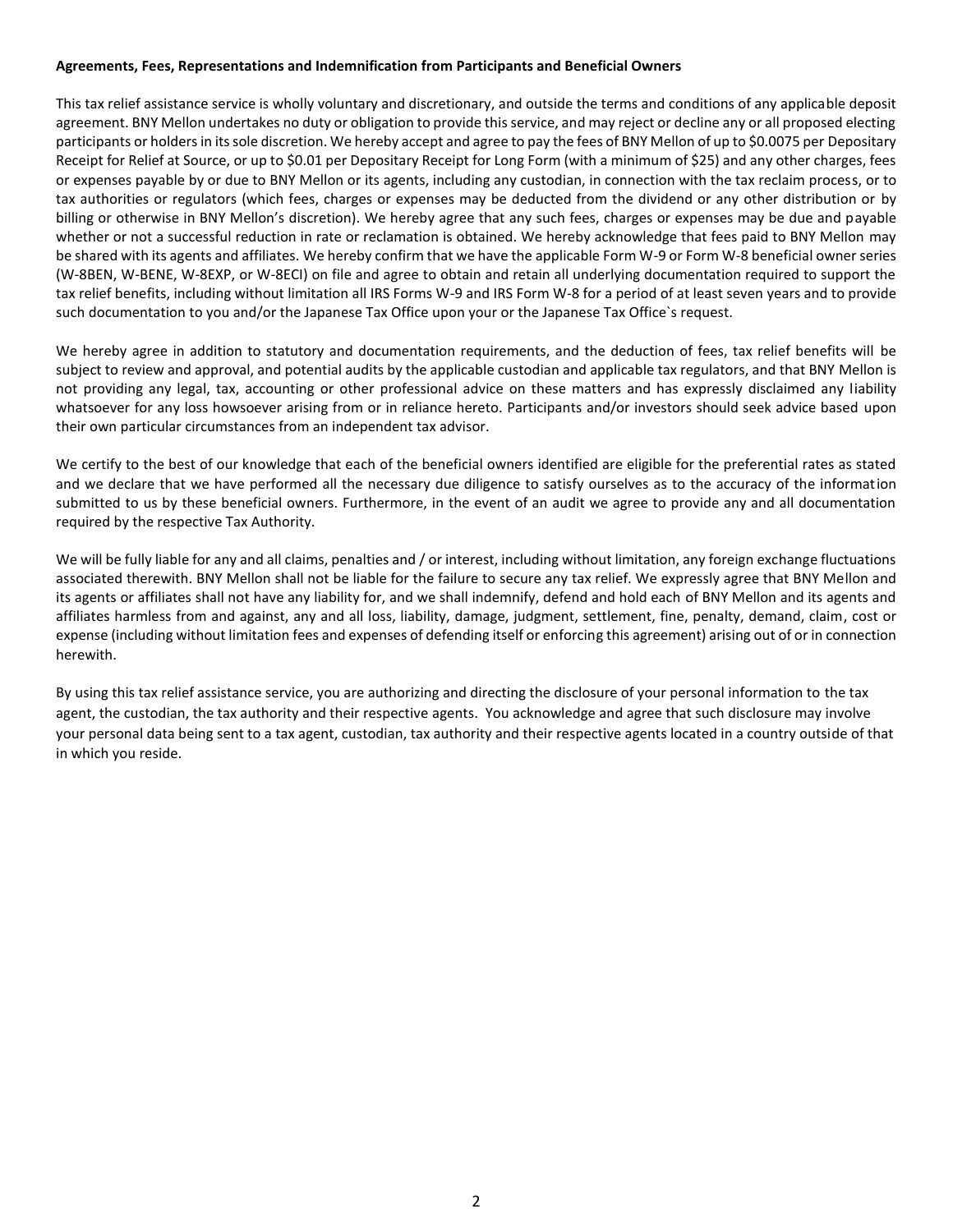| <b>ELIGIBILITY MATRIX - COUNTRY OF RESIDENCE</b>                |                                |                                                                                                                                                                                                                                                                                                                                                                                 |                                                                                                                                                                                                                                                                                                                                                                                       |                                                                |
|-----------------------------------------------------------------|--------------------------------|---------------------------------------------------------------------------------------------------------------------------------------------------------------------------------------------------------------------------------------------------------------------------------------------------------------------------------------------------------------------------------|---------------------------------------------------------------------------------------------------------------------------------------------------------------------------------------------------------------------------------------------------------------------------------------------------------------------------------------------------------------------------------------|----------------------------------------------------------------|
| <b>RATE</b><br><b>DESCRIPTION</b>                               | <b>FILING</b><br><b>METHOD</b> | <b>RECLAIM</b><br><b>RATE</b>                                                                                                                                                                                                                                                                                                                                                   | <b>ELIGIBLE RESIDENTS</b>                                                                                                                                                                                                                                                                                                                                                             | <b>DOCUMENTATION</b>                                           |
|                                                                 |                                |                                                                                                                                                                                                                                                                                                                                                                                 | Pensions - Austria, Belgium, Chile, Denmark, Iceland,<br>Netherlands, Russia, Spain, Switzerland, United Kingdom,<br><b>United States</b>                                                                                                                                                                                                                                             | Appendix A*<br>1.<br>IRS W-9 Form**<br>2.<br>IRS W-8BEN Form** |
| <b>EXEMPT</b>                                                   | Relief at                      | 20.42%                                                                                                                                                                                                                                                                                                                                                                          | Latvia, Lithuania - all entities except Individuals                                                                                                                                                                                                                                                                                                                                   |                                                                |
| 0%                                                              | Source                         |                                                                                                                                                                                                                                                                                                                                                                                 | Zambia                                                                                                                                                                                                                                                                                                                                                                                | Appendix A*<br>1.<br>2.<br>IRS W-8BEN Form**                   |
|                                                                 |                                |                                                                                                                                                                                                                                                                                                                                                                                 | World exempts                                                                                                                                                                                                                                                                                                                                                                         |                                                                |
| <b>FAVORABLE</b><br>5%                                          | Relief at<br>Source            | 15.42%                                                                                                                                                                                                                                                                                                                                                                          | Croatia, Ecuador, Georgia, Slovenia, Spain                                                                                                                                                                                                                                                                                                                                            | Appendix A*<br>1.<br>2.<br>IRS W-8BEN Form**                   |
|                                                                 |                                | Australia, Austria, Belgium, Brunei, China, Estonia, France,<br>Hong Kong, Hungary, India, Jamaica, Kuwait, Latvia<br>(Individuals only), Lithuania (Individuals only),<br>Netherlands, Oman, Pakistan, Peru, Poland, Portugal,<br>Qatar, Romania, Russia, Saudi Arabia, Serbia, Sweden,<br>Switzerland, Taiwan, United Kingdom, United States,<br>Uruguay, Uzbekistan, Vietnam | Appendix A*<br>1.                                                                                                                                                                                                                                                                                                                                                                     |                                                                |
| <b>FAVORABLE</b><br>10%                                         | Relief at<br>Source            | 10.42%                                                                                                                                                                                                                                                                                                                                                                          | United Arab Emirates - Select Entities only:<br>• Central Bank of the UAE<br>• Abu Dhabi Investment Authority<br>• International Petroleum Investment Company<br>• Abu Dhabi Investment Council<br>• Investment Corporation of Dubai<br>• Mubadala Development Company<br>. Eligible pension funds established in the UAE                                                             | 2.<br>IRS W-9 Form**<br>IRS W-8BEN Form**                      |
| <b>FAVORABLE</b><br>12.5%                                       | Relief at<br>Source            | 7.92%                                                                                                                                                                                                                                                                                                                                                                           | <b>Brazil</b>                                                                                                                                                                                                                                                                                                                                                                         | Appendix A*<br>1.<br>2.<br>IRS W-8BEN Form**                   |
| <b>FAVORABLE</b><br>15%                                         | Relief at<br>Source            | 5.42%                                                                                                                                                                                                                                                                                                                                                                           | Armenia, Azerbaijan, Bangladesh, Belarus, Bulgaria,<br>Canada, Chile, Czech Republic, Denmark, Egypt, Finland,<br>Germany, Iceland, Indonesia, Ireland, Israel, Italy,<br>Kazakhstan, Korea (Republic of), Kyrgyzstan, Luxembourg,<br>Malaysia, Mexico, Moldova, New Zealand, Norway,<br>Philippines, Singapore, Slovakia, South Africa, Tajikistan,<br>Turkey, Turkmenistan, Ukraine | Appendix A*<br>1.<br>2.<br>IRS W8-BEN Form**                   |
| STATUTORY RATE<br>15.315%                                       | Relief at<br>Source            | 5.105%                                                                                                                                                                                                                                                                                                                                                                          | All Beneficiaries Except Japanese Individual Residents,<br>Large Shareholders, Treaty Eligible Pensions & Treaty<br><b>Eligible Holders</b>                                                                                                                                                                                                                                           | No documentation or<br>ADRoit submission required              |
| JAPAN INDIVIDUALS<br>20.315%                                    | Relief at<br>Source            | 0.105%                                                                                                                                                                                                                                                                                                                                                                          | This tax rate is comprised of the statutory tax rate of<br>15.315% plus an additional 5% local tax which is<br>applicable to Japanese Individual Residents only                                                                                                                                                                                                                       | Appendix A*                                                    |
| <b>UNFAVORABLE</b><br>20.42%                                    | Relief at<br>Source            | 0%                                                                                                                                                                                                                                                                                                                                                                              | This tax rate applies only to Individual Large shareholders<br>that hold 3% or more of the outstanding shares excluding<br>foreign/(Japanese) & domestic corporate large<br>shareholders                                                                                                                                                                                              | Appendix A*                                                    |
| **To be kept on file by the DTCC Participant for audit purposes |                                |                                                                                                                                                                                                                                                                                                                                                                                 | * Generated by the Goal ADRoit system - to be kept on file by Participants                                                                                                                                                                                                                                                                                                            |                                                                |

*\*\*To be kept on file by the DTCC Participant for audit purposes*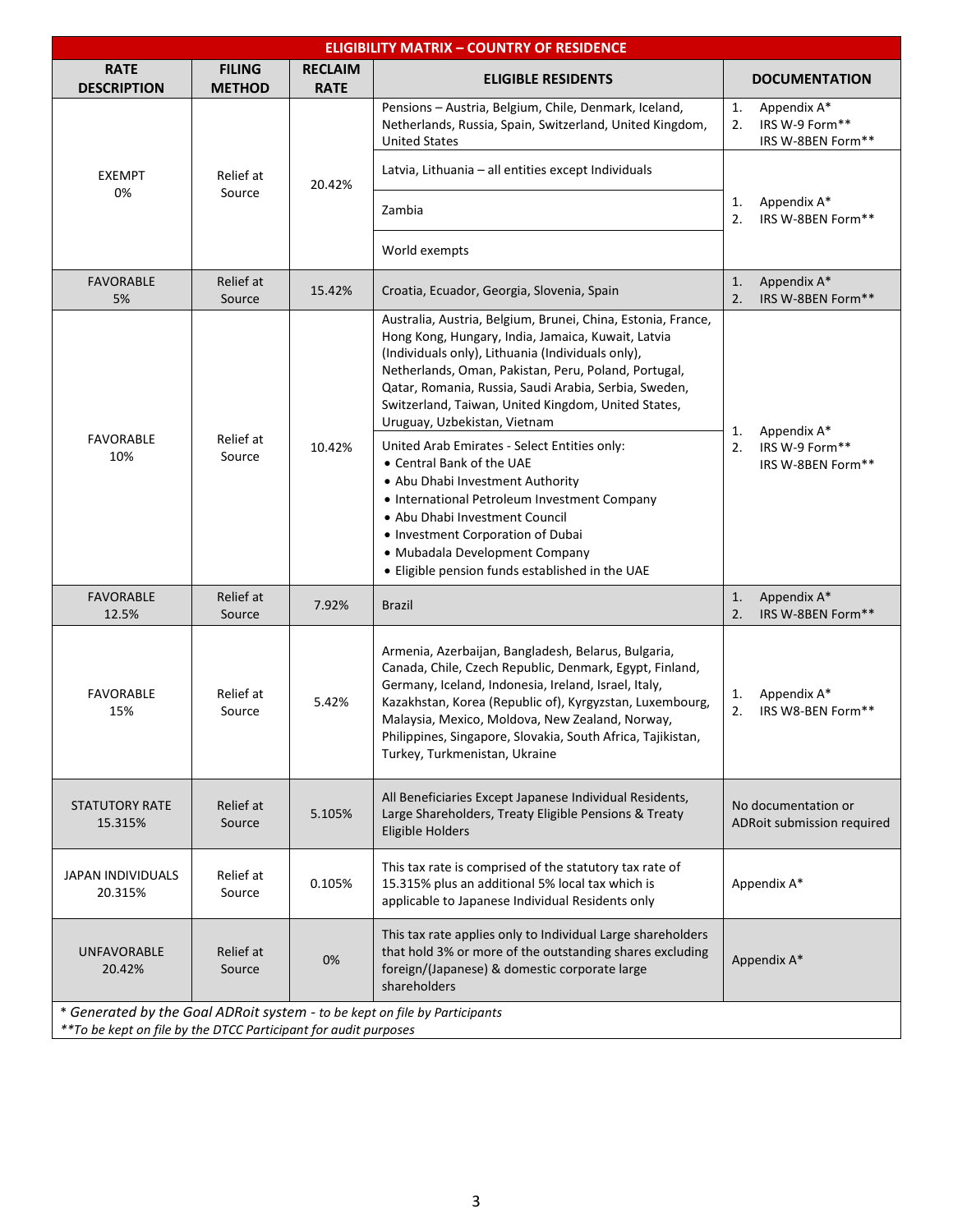| <b>ELIGIBILITY MATRIX - INVESTOR TYPE</b> |                  |                                                                          |                                                                                                                                                                                                                                                                                             |                                                                                                                |                                                                                                                            |
|-------------------------------------------|------------------|--------------------------------------------------------------------------|---------------------------------------------------------------------------------------------------------------------------------------------------------------------------------------------------------------------------------------------------------------------------------------------|----------------------------------------------------------------------------------------------------------------|----------------------------------------------------------------------------------------------------------------------------|
| <b>INVESTOR</b>                           | <b>RESIDENCY</b> | <b>TYPE</b>                                                              | <b>CONDITIONS</b>                                                                                                                                                                                                                                                                           | <b>REQUIRED</b><br><b>DOCUMENTATION</b>                                                                        |                                                                                                                            |
|                                           | U.S.             | <b>Certified Person</b>                                                  | Must have a complete and valid address in<br>the United States                                                                                                                                                                                                                              | W-9 Form                                                                                                       |                                                                                                                            |
| <b>INDIVIDUAL</b>                         | NON-U.S.         | <b>Certified Person</b>                                                  | Must reside outside of the United States<br>Must reside in a territory that has a double<br>taxation treaty with Japan<br>Must not have a permanent residence in<br>Japan                                                                                                                   | W-8BEN Form<br>W-8BEN-E Form<br>W-8EXP Form<br>W-8ECI Form                                                     |                                                                                                                            |
|                                           |                  | S-Corp/C-Corp                                                            | Must have a complete and valid address in<br>the United States                                                                                                                                                                                                                              | W-9 Form                                                                                                       |                                                                                                                            |
| <b>CORPORATION</b>                        | U.S.             | <b>LLC</b>                                                               | Disregarded entity, disregarded into a U.S.<br>Individual or other body of persons that are<br>entitled to claim treaty benefits and elected<br>to be treated as an S-Corp or C-Corp and has a<br>complete and valid address in the United<br><b>States</b>                                 | W-9 Form                                                                                                       |                                                                                                                            |
|                                           | NON-U.S.         | <b>Certified Corp</b>                                                    | Must reside outside of the United States<br>Must reside in a territory that has a double<br>taxation agreement with Japan<br>Must not have a permanent residence in<br>Japan                                                                                                                | W-8BEN Form<br>W-8BEN-E Form<br>W-8EXP Form<br>W-8IMY Form                                                     |                                                                                                                            |
|                                           | U.S.             | Complex                                                                  | A Complex Trust is comprised of U.S.<br>Individuals or other body of persons that are<br>entitled to claim treaty benefits                                                                                                                                                                  |                                                                                                                |                                                                                                                            |
| <b>TRUST</b>                              |                  |                                                                          | Grantor                                                                                                                                                                                                                                                                                     | A Grantor Trust is a U.S. Individual or other<br>body of persons that are entitled to claim<br>treaty benefits | W-9 Form                                                                                                                   |
|                                           |                  |                                                                          |                                                                                                                                                                                                                                                                                             | Simple                                                                                                         | A Simple Trust is comprised of U.S.<br>beneficiaries or other body of persons that<br>are entitled to claim treaty benefit |
| <b>RIC</b><br><b>REIT</b><br><b>REMIC</b> | U.S.             | N/A                                                                      | Must have a complete and valid address in<br>the United States                                                                                                                                                                                                                              | W-9 Form, Prospectus<br>or any Legal<br>Supplementary<br>Document                                              |                                                                                                                            |
| NON-PROFIT                                | U.S.             | Charity/Foundation                                                       | Non-profit organizations must meet 501 (c)<br>requirements                                                                                                                                                                                                                                  | W-9 Form or any Legal<br>Supplementary<br>Document                                                             |                                                                                                                            |
| <b>GOVERNMENT</b>                         | <b>U.S.</b>      | Government, State and any<br>Political Subdivision or<br>Local Authority | Must have a complete and valid address in<br>W-9 Form<br>the United States                                                                                                                                                                                                                  |                                                                                                                |                                                                                                                            |
| PENSION                                   |                  |                                                                          | Refer to Treaty Eligible Pensions Matrix on Page 5                                                                                                                                                                                                                                          |                                                                                                                |                                                                                                                            |
| TRANSPARENT<br><b>ENTITY</b>              | <b>U.S.</b>      | Partnership and similar<br>vehicles                                      | If underlying members of fiscally transparent<br>entity are U.S. residents, then all of the<br>interest income would be eligible for the<br>benefits of the convention. Alternatively, the<br>portion attributable to eligible U.S. residents<br>would be eligible to claim treaty benefits | W-9 Form                                                                                                       |                                                                                                                            |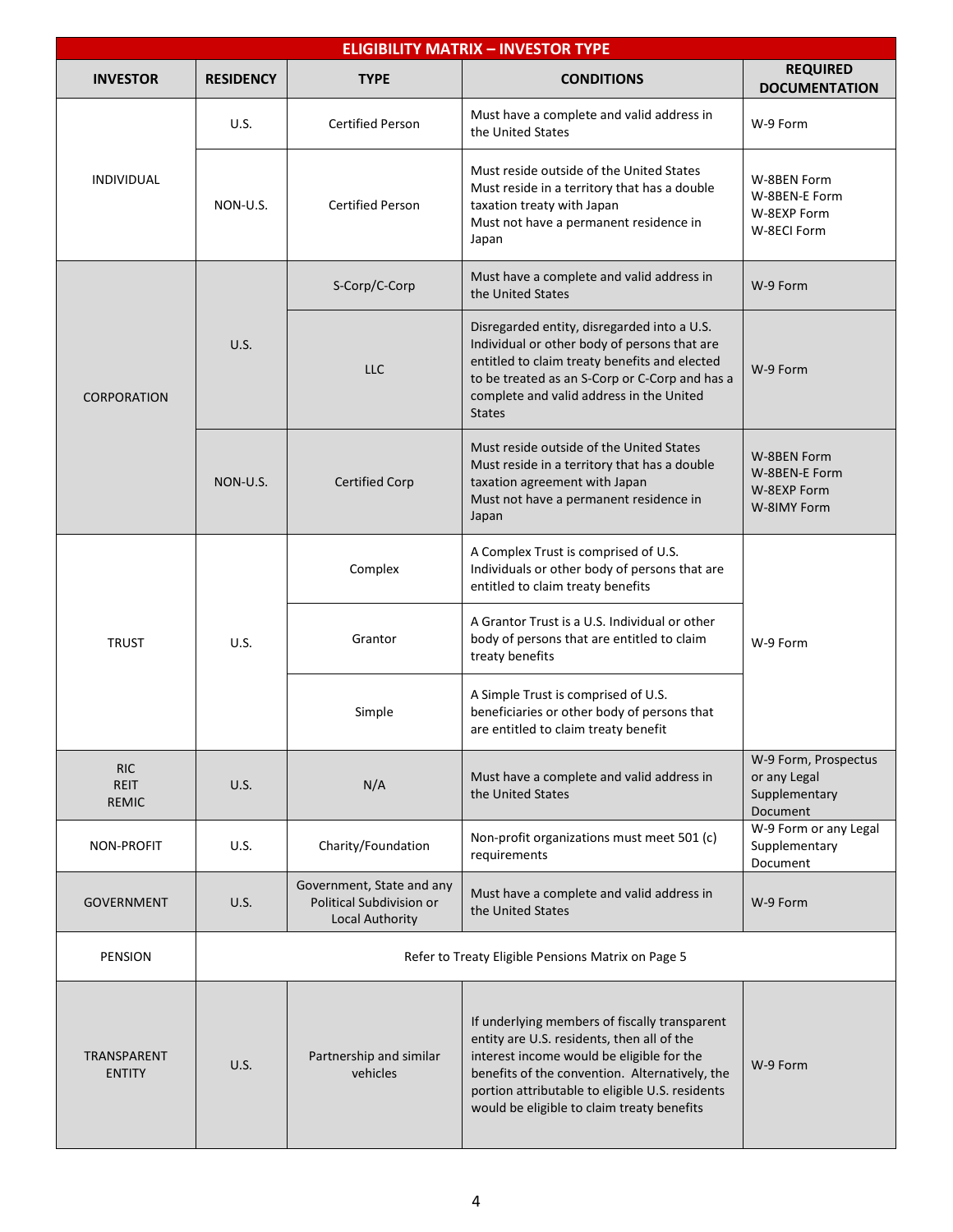|                                          | <b>TREATY ELIGIBLE PENSIONS</b>                                                                                                                                                                                                                                                                                                                                                                                                                                                                                                                                                                                                                                                                         |                                                                                                                                                                                                                                                                                                                                                                                                                                                                                                                                                                                                                                                                                                                         |  |  |
|------------------------------------------|---------------------------------------------------------------------------------------------------------------------------------------------------------------------------------------------------------------------------------------------------------------------------------------------------------------------------------------------------------------------------------------------------------------------------------------------------------------------------------------------------------------------------------------------------------------------------------------------------------------------------------------------------------------------------------------------------------|-------------------------------------------------------------------------------------------------------------------------------------------------------------------------------------------------------------------------------------------------------------------------------------------------------------------------------------------------------------------------------------------------------------------------------------------------------------------------------------------------------------------------------------------------------------------------------------------------------------------------------------------------------------------------------------------------------------------------|--|--|
| <b>COUNTRY OF</b><br><b>PENSION FUND</b> | <b>DESCRIPTION</b>                                                                                                                                                                                                                                                                                                                                                                                                                                                                                                                                                                                                                                                                                      | <b>QUALIFYING PLANS</b>                                                                                                                                                                                                                                                                                                                                                                                                                                                                                                                                                                                                                                                                                                 |  |  |
| <b>UNITED STATES</b>                     | Applies to a beneficial owner of the DRs that:<br>1)<br>Is not engaged in a trade or business in Japan through a<br>permanent establishment situated in Japan, within the<br>meaning of the U.S. double taxation treaty with Japan<br>Is a qualifying "Pension Fund" as defined as on page 11<br>2)<br>of the technical explanation of the new tax treaty<br>between the U.S. and Japan, published by the U.S.<br>Department of Treasury<br>Is able to certify that more than 50% of the<br>3)<br>beneficiaries, members or participants of the eligible<br>pension fund were individual residents of the U.S. or<br>Japan as of the prior taxable period                                               | Qualified Plans Under Section 401 (A)<br>Individual Retirement Plans (Including those that<br>are a part of a Simplified Employee Pension Plan<br>that satisfies Section 408 (K)<br>Individual Retirement Accounts, Individual<br>Retirement Annuities, Section 408 (P) Accounts<br>Roth IRAS under Section 408 (A)<br>Section 457 Governmental Plans<br>Section 403 (A) Qualified Annuity Plans<br>Section 403 (B) Plans<br>Section 401 (K) Plans Qualify as Pension Funds<br>because a 401 (K) Is a type of 401 (A) Plan<br>Any other fund identical or substantially similar<br>to the foregoing schemes that are established<br>pursuant to legislation introduced after the date<br>of signature of the convention |  |  |
| <b>UNITED</b><br><b>KINGDOM</b>          | Applies to a beneficial owner of the DRs that:<br>Is not engaged in a trade or business in Japan through<br>1)<br>a permanent establishment situated in Japan, within<br>the meaning of the United Kingdom double taxation<br>treaty with Japan<br>Is a qualifying "Pension Fund" as defined by article 22,<br>2)<br>paragraph 2 (e) of the income tax convention<br>between Japan and the United Kingdom and Northern<br>Ireland published by the ministry of finance Japan<br>Is able to certify that more than 50% of the<br>3)<br>beneficiaries, members or participants of the eligible<br>pension fund were individual residents of the United<br>Kingdom or Japan as of the prior taxable period |                                                                                                                                                                                                                                                                                                                                                                                                                                                                                                                                                                                                                                                                                                                         |  |  |
| SWITZERLAND                              | Applies to a beneficial owner of the DRs that:<br>Is not engaged in a trade or business in Japan through a<br>1)<br>permanent establishment situated in Japan, within the<br>meaning of the Switzerland double taxation treaty with<br>Japan<br>Is a qualifying "Pension Fund" as defined by article 22a,<br>2)<br>paragraph 2 (e) of the income tax convention between<br>Japan and Switzerland published by the ministry of<br>finance Japan<br>Is able to certify that more than 50% of the<br>3)<br>beneficiaries, members or participants of the eligible<br>pension fund were individual residents of Switzerland<br>or Japan as of the prior taxable period                                      |                                                                                                                                                                                                                                                                                                                                                                                                                                                                                                                                                                                                                                                                                                                         |  |  |
| <b>NETHERLANDS</b>                       | Applies to a beneficial owner of the DRs that:<br>Is not engaged in a trade or business in Japan through a<br>1)<br>permanent establishment situated in Japan, within the<br>meaning of the Netherlands double taxation treaty with<br>Japan<br>Is a qualifying "Pension Fund" as defined by article 21,<br>2)<br>paragraph 2 (d) of the income tax convention between<br>Japan and the Netherlands published by the ministry of<br>finance Japan<br>Is able to certify that more than 50% of the<br>3)<br>beneficiaries, members or participants of the eligible<br>pension fund were individual residents of the<br>Netherlands or Japan as of the prior taxable period                               |                                                                                                                                                                                                                                                                                                                                                                                                                                                                                                                                                                                                                                                                                                                         |  |  |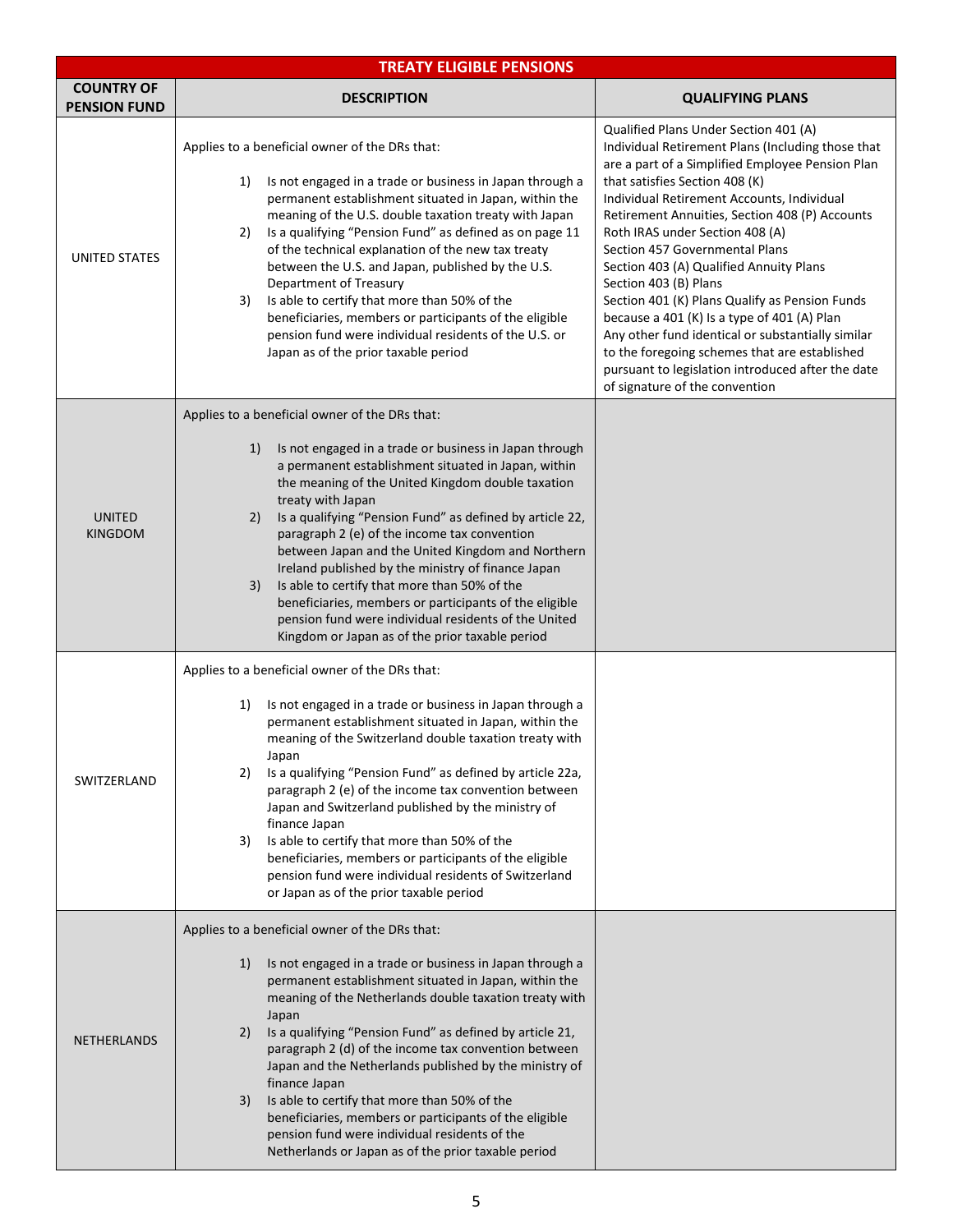| <b>CHILE</b> | Applies to a beneficial owner of the DRs that:<br>Is not engaged in a trade or business in Japan through a<br>1)<br>permanent establishment situated in Japan, within the<br>meaning of the Chilean double taxation treaty with<br>Japan<br>Is a qualifying "Pension Fund" as defined in<br>2)<br>subparagraph (J) of paragraph 1 of article 3 of the tax<br>treaty between Chile and Japan | Was constituted and is operated in a Contracting<br>State exclusively or almost exclusively to<br>administer or provide pension or other similar<br>remuneration under the social security legislation<br>of that Contracting State recognised as such for<br>tax purposes in that Contracting State, primarily<br>for the benefit of residents of that Contracting<br>State; or<br>Was constituted and is operated to invest funds<br>for the benefit of persons referred to in clause (I),<br>provided that substantially all the income of that<br>person is derived from investments made for the<br>benefit of these persons |
|--------------|---------------------------------------------------------------------------------------------------------------------------------------------------------------------------------------------------------------------------------------------------------------------------------------------------------------------------------------------------------------------------------------------|-----------------------------------------------------------------------------------------------------------------------------------------------------------------------------------------------------------------------------------------------------------------------------------------------------------------------------------------------------------------------------------------------------------------------------------------------------------------------------------------------------------------------------------------------------------------------------------------------------------------------------------|
|              | Applies to a beneficial owner of the DRs that:                                                                                                                                                                                                                                                                                                                                              |                                                                                                                                                                                                                                                                                                                                                                                                                                                                                                                                                                                                                                   |
|              | Is not engaged in a trade or business in Japan through a<br>1)<br>permanent establishment situated in Japan, within the                                                                                                                                                                                                                                                                     | Is established under the laws of a Contracting<br>State;                                                                                                                                                                                                                                                                                                                                                                                                                                                                                                                                                                          |
|              | meaning of the Latvian double taxation treaty with<br>Japan                                                                                                                                                                                                                                                                                                                                 | Is operated principally to administer or provide<br>pensions, retirement benefits or other similar                                                                                                                                                                                                                                                                                                                                                                                                                                                                                                                                |
| LATVIA       | Is a qualifying "Pension Fund" as defined in<br>2)<br>subparagraph (L) of paragraph 1 of article 3 of the tax<br>treaty between Latvia and Japan                                                                                                                                                                                                                                            | remuneration or to earn income for the benefit<br>of other pension funds; and                                                                                                                                                                                                                                                                                                                                                                                                                                                                                                                                                     |
|              | Is able to certify that more than 50% of the<br>3)<br>beneficiaries, members or participants of the eligible<br>pension fund were individual residents of Latvia or<br>Japan as of the prior taxable period                                                                                                                                                                                 | Is exempt from tax in that Contracting State with<br>respect to income derived from the activities<br>described in clause (II).                                                                                                                                                                                                                                                                                                                                                                                                                                                                                                   |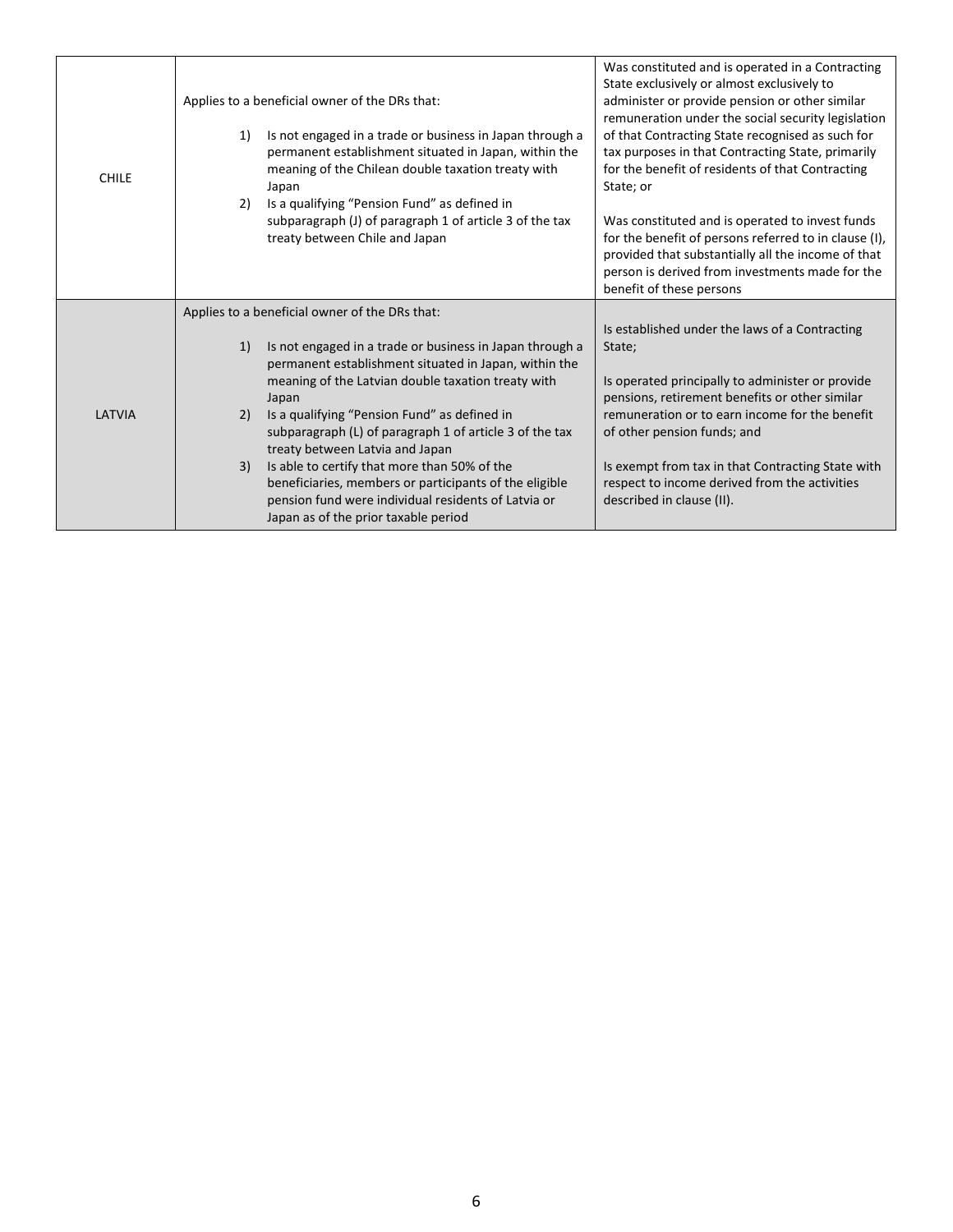|                                                 | TAX DOCUMENTATION REQUIREMENTS FOR RELIEF AT SOURCE                                                                                                                                                                                                                                                                                                        |                                      |                                                  |                                                                                                                                                                                                                                                                                                                                                                                      |
|-------------------------------------------------|------------------------------------------------------------------------------------------------------------------------------------------------------------------------------------------------------------------------------------------------------------------------------------------------------------------------------------------------------------|--------------------------------------|--------------------------------------------------|--------------------------------------------------------------------------------------------------------------------------------------------------------------------------------------------------------------------------------------------------------------------------------------------------------------------------------------------------------------------------------------|
| <b>REQUIRED</b><br><b>DOCUMENTATION</b>         | <b>PURPOSE OF DOCUMENT</b>                                                                                                                                                                                                                                                                                                                                 | <b>REQUIRED</b><br><b>SIGNATURES</b> | <b>DOCUMENT</b><br><b>GENERATION</b>             | <b>INVESTOR TYPES</b>                                                                                                                                                                                                                                                                                                                                                                |
| Signed<br>Cover Letter<br>Appendix A<br>$-COPY$ | This document notifies the depositary of<br>the relevant beneficial owners and claim<br>details - required for Audit purposes                                                                                                                                                                                                                              | <b>DTC</b><br>Participant            | Generated by the<br><b>Goal ADRoit</b><br>system | ALL beneficiaries claiming under a<br><b>Double Taxation Treaty</b>                                                                                                                                                                                                                                                                                                                  |
| Signed<br>W-9 Form<br>- COPY                    | This document certifies that:<br>The beneficial owner is a resident<br>a.<br>of the United States<br>The TIN or Social Security<br>b.<br>number is correct<br>The beneficial owner is not<br>c.<br>subject to backup withholding<br>The FATCA code entered on the<br>d.<br>form is correct                                                                 | <b>Beneficial</b><br>Owner           | To be provided<br>by DTC<br>Participant          | ALL residents of the U.S. who fall<br>under the following entity type<br>categories:<br>Individual<br>Corporation - S-Corp /<br>C- Corp/LLC<br>Trust - Complex/Grantor/Simple<br>Government-State and any<br>Political Subdivision or Local<br>Authority<br>Pension<br>Transparent Entity - Partnership<br>and Similar Vehicles<br>Non-Profit - Charity/Foundation<br>RIC/REIT/REMIC |
| Signed<br>W-8BEN Form<br>- COPY                 | This document certifies that:<br>the beneficial owner is not a U.S.<br>a.<br>resident<br>that the beneficial owner is<br>b.<br>entitled to the income for which<br>the W-8BEN is being provided                                                                                                                                                            | Beneficial<br>owner                  | To be provided<br>by DTC<br>Participant          | ALL non-U.S. resident Individuals                                                                                                                                                                                                                                                                                                                                                    |
| Signed<br>W-8BEN-E Form<br>$-$ COPY             | This document is to be used by non-U.S.<br>entities who:<br>reside in a territory that has a<br>a.<br>Double Taxation Treaty with<br>Japan<br>does not have a permanent<br>b.<br>establishment in Japan<br>is entitled to the income for<br>c.<br>which the W-BEN-E is provided<br>may be entitled to a reduction or<br>d.<br>exemption in tax.            | <b>Beneficial</b><br>Owner           | To be provided<br>by DTC<br>Participant          | ALL non-U.S. resident entities                                                                                                                                                                                                                                                                                                                                                       |
| Signed<br>W-8EXP Form<br>$-$ COPY               | The document certifies that:<br>the beneficial owner is a non-U.S.<br>а.<br>resident<br>that the beneficial owner is<br>b.<br>entitled to the income for which<br>the W-EXP is being provided                                                                                                                                                              | Beneficial<br>Owner                  | To be provided<br>by DTC<br>Participant          | Non-U.S. entities that fall under<br>the following entity types:<br>Foreign Governments<br><b>International Organizations</b><br><b>Foreign Central Banks</b><br>Foreign tax-exempt Organizations<br>Foreign Private Foundations<br>Governments of U.S. possessions                                                                                                                  |
| Signed<br>W-8ECI Form<br>- COPY                 | This document certifies that:<br>The beneficial owner is a non-<br>a.<br>U.S. resident<br>The beneficial owner is entitled<br>b.<br>to the income<br>The income is effectively<br>c.<br>connected with the conduct of a<br>trade of business in the United<br><b>States</b><br>The beneficial owner may be<br>d.<br>entitled to a withholding<br>exemption | <b>Beneficial</b><br>Owner           | To be provided<br>by DTC<br>Participant          | Non-U.S. residents that are<br>Foreign persons who are beneficial<br>owners of U.S. source income that<br>is (or deemed to be) connected<br>with the conduct of a trade or<br>business within the United States                                                                                                                                                                      |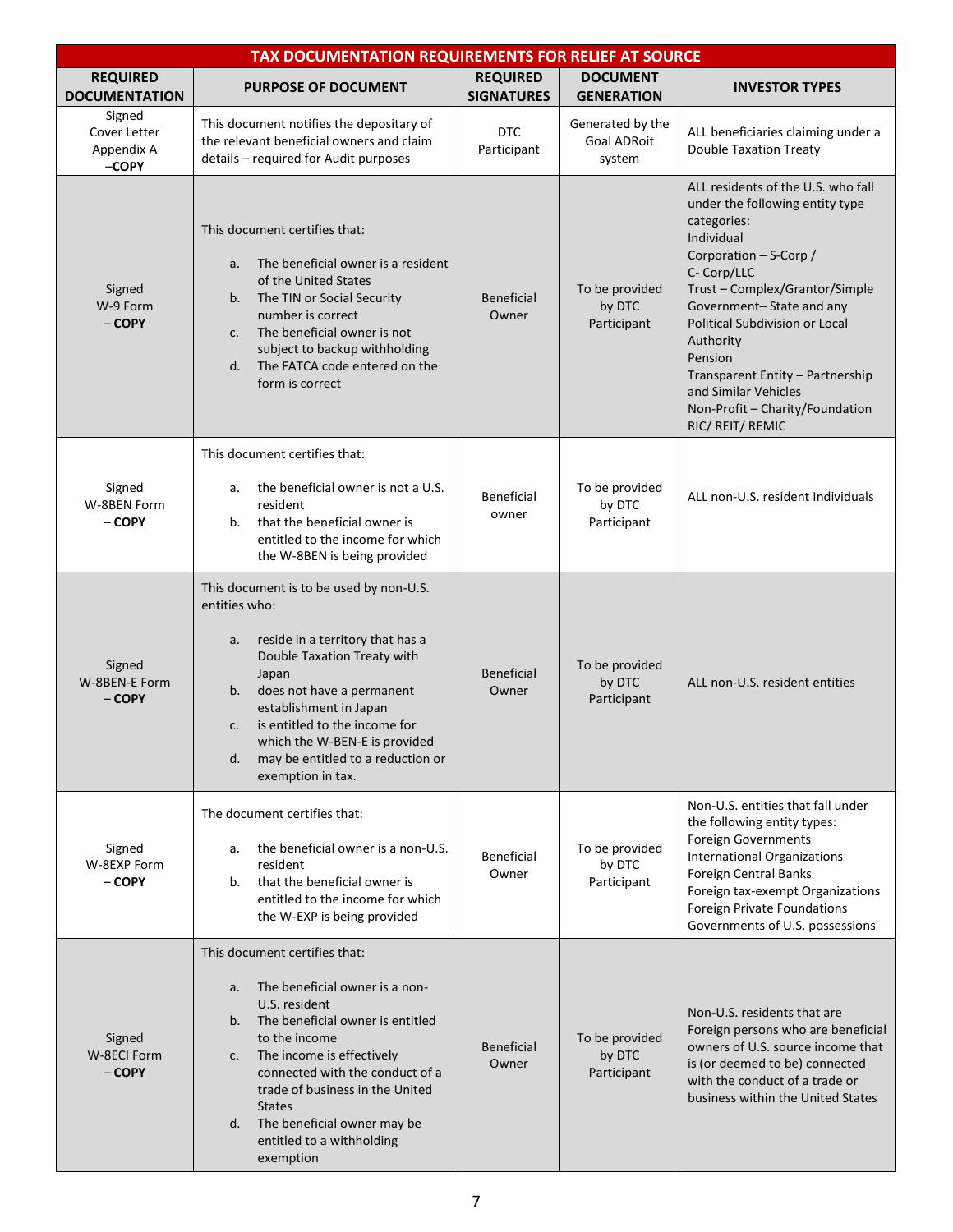| TAX DOCUMENTATION REQUIREMENTS FOR LONG FORM RECLAIM                                                                                            |                                                                                                                                                                                                                                                                                  |                                                        |                                                              |                                                                                                             |
|-------------------------------------------------------------------------------------------------------------------------------------------------|----------------------------------------------------------------------------------------------------------------------------------------------------------------------------------------------------------------------------------------------------------------------------------|--------------------------------------------------------|--------------------------------------------------------------|-------------------------------------------------------------------------------------------------------------|
| <b>REQUIRED</b><br><b>DOCUMENTATION</b>                                                                                                         | <b>PURPOSE OF DOCUMENT</b>                                                                                                                                                                                                                                                       | <b>REQUIRED</b><br><b>SIGNATURE</b>                    | <b>DOCUMENT</b><br><b>GENERATION</b>                         | <b>INVESTOR TYPES</b>                                                                                       |
| Signed<br>Cover Letter<br>Appendix A<br>- COPY                                                                                                  | This document notifies the depositary of the<br>relevant details of the claim - required for<br>Audit purposes                                                                                                                                                                   | <b>DTC Participant</b>                                 | Generated by the<br>Goal ADRoit system                       | ALL beneficiaries<br>claiming under a<br><b>Double Taxation</b><br>Treaty                                   |
| Power of Attorney<br>Appendix B<br>- ORIGINAL                                                                                                   | This document is given by the Beneficial Owner<br>appointing the Depositary to act on their<br>behalf. A Trust Agreement may be submitted<br>as an alternative document but in such cases a<br>Limited Power of Attorney will also be required                                   | <b>Beneficial</b><br>Owner                             | Generated by the<br>Goal ADRoit system                       | <b>ALL</b>                                                                                                  |
| Japan Form 16<br>- ORIGINAL                                                                                                                     | This document is the list of the Members or<br>Partners of the Transparent Entity.                                                                                                                                                                                               | <b>Beneficial</b><br>Owner                             | Generated by the<br>Goal ADRoit system                       | <b>Transparent Entities</b>                                                                                 |
| Japan Form 17<br>- ORIGINAL                                                                                                                     | This document is the Attachment for<br>Limitation of Benefits Article, to ensure that<br>benefits under the Treaty are available only to<br>a "qualified person". Additional<br>documentation such as a Prospectus or<br>Brochure may be required as supporting<br>documentation | <b>Beneficial</b><br>Owner                             | Generated by the<br>Goal ADRoit system                       | ALL                                                                                                         |
| IRS Form 6166<br>- ORIGINAL                                                                                                                     | This document is the Internal Revenue Service<br>(IRS) confirmation of the beneficial owner's<br>country of residence and tax identification<br>number. The 6166 form must be specific to<br>Japan and dated within 8 months of the Long<br>Form reclaim                         | Internal<br>Revenue<br>Service (IRS)<br>representative | To be obtained from<br>the Internal Revenue<br>Service (IRS) | U.S. residents only                                                                                         |
| Limited Power of Attorney<br>- COPY                                                                                                             | If the Power of Attorney is signed by a third<br>party such as a Broker, a notarized Limited<br>Power of Attorney is required                                                                                                                                                    | <b>DTC Participant</b>                                 | To be provided by the<br><b>DTC Participant</b>              | <b>ALL</b><br>(where applicable)                                                                            |
| Proof of Payment<br>(Dividend Credit Advice)<br>- ORIGINAL                                                                                      | This document certifies that the payment has<br>been credited to the Pension Fund's account                                                                                                                                                                                      | <b>DTC Participant</b>                                 | Generated by the<br>Goal ADRoit system                       | ALL                                                                                                         |
| Any Legal Supplementary<br>document - COPY                                                                                                      | This document can be used as an alternative to<br>the W-9 form                                                                                                                                                                                                                   | <b>Beneficial</b><br>Owner                             | To be provided by the<br><b>Beneficial Owner</b>             | U.S. Non-profit<br>organizations that fall<br>under the following<br>entity types:<br>Charity<br>Foundation |
| Prospectus/ any Legal<br>Supplementary<br>document, for example:<br><b>Trust Deed</b><br>Plan document<br>Articles of Incorporation<br>$-$ COPY | Any of these documents can be used as an<br>alternative to the W-9 form                                                                                                                                                                                                          | <b>Beneficial</b><br>Owner                             | To be provided by the<br><b>Beneficial Owner</b>             | <b>RIC</b><br>REIT<br><b>REMIC</b>                                                                          |
| Summary of Claim Form                                                                                                                           | This document summarizes the claim in its<br>entirety, including details of the gross<br>dividend, tax deducted and net amount paid                                                                                                                                              | Participant                                            | Generated by the<br>Goal ADRoit system                       | <b>ALL</b>                                                                                                  |
| <b>Pension Declaration</b><br>Letter                                                                                                            | This letter acts as a disclosure confirming the<br>total number participants, treaty eligible<br>participants and their fiscal year end date                                                                                                                                     | Participant                                            | Generated by the<br>Goal ADRoit system                       | <b>Exempt Pension</b><br>Funds only                                                                         |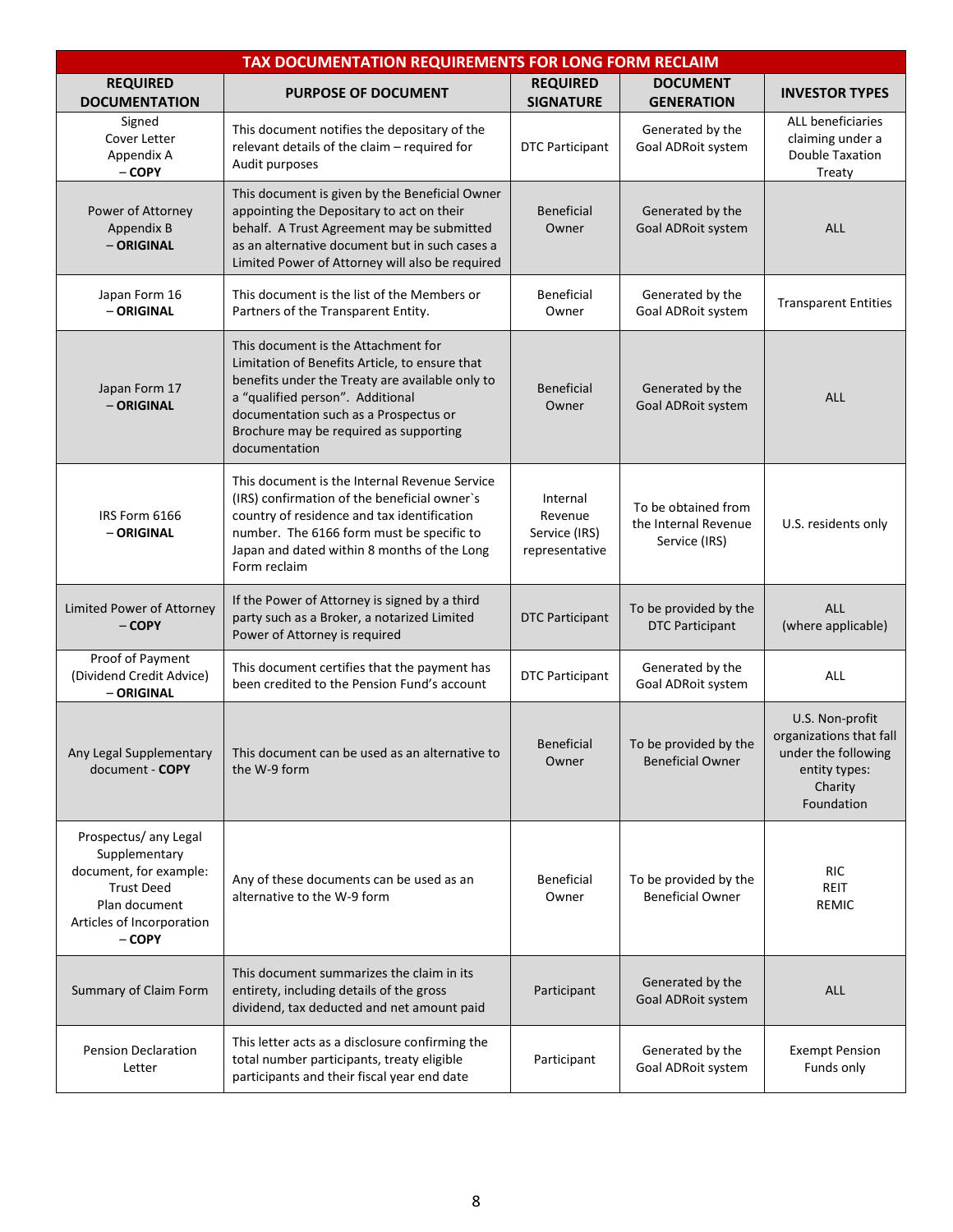**The Japanese Tax Authorities reserve the right to Audit Participants/Beneficiaries at their discretion. Should an Audit review be undertaken the Japanese Tax Authority may request supporting documentation to the claim. As such, Appendix A - Cover Letters, W-8 and W-9 forms must be held by the DTC Participant for a period of seven years. It is the DTC Participant's responsibility to ensure that the document retention policies for U.S. withholding tax documentation are adequate to support any potential audits from the Japanese Tax Office.**

## **PLEASE NOTE:**

┠

Any claims that are submitted to Goal Global Recoveries Inc. as agent for BNY Mellon outside of the specified deadline will be undertaken on a best efforts basis only. BNY Mellon / Goal Global Recoveries Inc. will not be held responsible should a late claim be denied by the Japanese Tax Authorities.

| <b>ADDITIONAL INFORMATION</b>                                                                                                                                                                                                                                                                                                                                                                                                                                                                                                                                                                                                                                                                                                                                                                                                                                                                                                                                                                                                                                       |
|---------------------------------------------------------------------------------------------------------------------------------------------------------------------------------------------------------------------------------------------------------------------------------------------------------------------------------------------------------------------------------------------------------------------------------------------------------------------------------------------------------------------------------------------------------------------------------------------------------------------------------------------------------------------------------------------------------------------------------------------------------------------------------------------------------------------------------------------------------------------------------------------------------------------------------------------------------------------------------------------------------------------------------------------------------------------|
| . Undisclosed Shareholders will be taxed at the statutory withholding tax rate of 15.315%. There is NO documentation required in this<br>instance.                                                                                                                                                                                                                                                                                                                                                                                                                                                                                                                                                                                                                                                                                                                                                                                                                                                                                                                  |
| • Shareholders applying for a withholding rate of 0%, 5%, 10%, 12.5%, 15%, 20.315% or 20.42% are required to disclose information.                                                                                                                                                                                                                                                                                                                                                                                                                                                                                                                                                                                                                                                                                                                                                                                                                                                                                                                                  |
| • For the Long Form Reclaim process there is a minimum position prerequisite which is variable. Please contact Goal Global Recoveries Inc.<br>for more information.                                                                                                                                                                                                                                                                                                                                                                                                                                                                                                                                                                                                                                                                                                                                                                                                                                                                                                 |
| • Supporting Documentation is held on file by the DTC Participant for a period of seven years, for Audit purposes only.                                                                                                                                                                                                                                                                                                                                                                                                                                                                                                                                                                                                                                                                                                                                                                                                                                                                                                                                             |
| • For Audit purposes the Japanese Ministry of Finance may request additional documentation to substantiate the eligibility of underlying<br>investors. As such an original 6166 form for the year of payment may be required.                                                                                                                                                                                                                                                                                                                                                                                                                                                                                                                                                                                                                                                                                                                                                                                                                                       |
| • Where a 6166 form is provided containing the IRS Code ruling 81-100 a Pension Declaration Letter and Determination Letter will also be<br>required.                                                                                                                                                                                                                                                                                                                                                                                                                                                                                                                                                                                                                                                                                                                                                                                                                                                                                                               |
| • The "Large Shareholder" classification relates to Individual Investors (Non-Corporate) who hold 3% or more of the number of outstanding<br>shares for Dividend Income from listed shares. These "Shareholders" are not entitled to preferential tax rates. As such, any dividends that<br>are paid after 30 September 2011 will be taxed at a rate of 20.42%. It is a mandatory requirement that the Participant discloses the name<br>and Address of each "large Shareholder" to the Depositary by the deadline date of 13 JUNE 2022. Preferential withholding rates will still<br>apply to corporate entities (both Japanese and non-Japanese) who hold 3% or more of the number of outstanding shares for dividend<br>income from listed shares. "Large Shareholders" will be entitled to receive income at a tax rate of 15.315% or a more favourable rate based<br>on the Double Taxation Agreement between Japan and the Investor's country of residence. The Japan National tax rate of 20.42% will be<br>withheld on dividend income for unlisted shares. |
| • Where a signed Power of Attorney forms part of the documentation requirements, and for whatever reason is not available, a Trust<br>Agreement can be submitted as an alternative document. Please note however that in this situation a Limited Power of Attorney signed by<br>the Participant and duly notarized would also be required.                                                                                                                                                                                                                                                                                                                                                                                                                                                                                                                                                                                                                                                                                                                         |
| • The Statute of Limitations for filing Japanese reclaims is currently 5 years from ordinary payment date. In order to facilitate claims that are<br>requested in the final year prior to the expiration date Goal Global Recoveries Inc. have set a deadline of 3 months preceding the Statute<br>date. Any reclaims that are requested after the date set by Goal Global Recoveries Inc. will be submitted to the Tax Authority on a best<br>efforts basis only.                                                                                                                                                                                                                                                                                                                                                                                                                                                                                                                                                                                                  |
| • The indicative timeframe for tax reclaim proceeds to be refunded by the Japanese Tax Authority utilising the Long Form Reclaim method is<br>between $6 - 12$ months (approximately) from submission.                                                                                                                                                                                                                                                                                                                                                                                                                                                                                                                                                                                                                                                                                                                                                                                                                                                              |
| • All original documentation for Long Form Reclaims should be received prior to 31 MAY 2027 by 5:00pm (EST). For this reason and for the<br>avoidance of documentation being lost in transit we strongly recommend that the documents are sent via a secure method such as FedEx,<br>UPS, DHL (for example) to our New York office at 5 Hanover Square, Suite 2300 New York, NY 10004, USA and that the tracking number of<br>the package is recorded.                                                                                                                                                                                                                                                                                                                                                                                                                                                                                                                                                                                                              |
| The Beneficial Owner name on all documents must be identical. However, if there are inconsistences in names and/or addresses the<br>Participant should send a Discrepancy Letter explaining the reason for these differences. The letter must be on the Participant's letterhead<br>and the beneficiaries' tax identification number should be quoted. The Japanese Tax Authority will reject documents that do not adhere to<br>this principle.                                                                                                                                                                                                                                                                                                                                                                                                                                                                                                                                                                                                                    |
| • With respect to address and residency information on documentation for U.S. beneficial owners please note as follows:<br>U.S. addresses must not contain a P.O. Box<br>a)<br>b) Must not be in a U.S. Territory or Protectorate State<br>W-9 forms should be checked to ensure that there has been no change to the beneficial owners' tax residency since the<br>C)<br>document was produced<br>The DTC Participant must not be aware of any additional residence in Japan<br>$\mathsf{d}$                                                                                                                                                                                                                                                                                                                                                                                                                                                                                                                                                                       |
| With respect to residents of Japan please note the following address format:<br>$\bullet$                                                                                                                                                                                                                                                                                                                                                                                                                                                                                                                                                                                                                                                                                                                                                                                                                                                                                                                                                                           |
| #-#-# Street name<br>(i)                                                                                                                                                                                                                                                                                                                                                                                                                                                                                                                                                                                                                                                                                                                                                                                                                                                                                                                                                                                                                                            |
| (ii)<br>Territory                                                                                                                                                                                                                                                                                                                                                                                                                                                                                                                                                                                                                                                                                                                                                                                                                                                                                                                                                                                                                                                   |
| (iii)<br>City                                                                                                                                                                                                                                                                                                                                                                                                                                                                                                                                                                                                                                                                                                                                                                                                                                                                                                                                                                                                                                                       |
| Seven-digit postal code<br>(iv)                                                                                                                                                                                                                                                                                                                                                                                                                                                                                                                                                                                                                                                                                                                                                                                                                                                                                                                                                                                                                                     |
| The term 'Category' represents the tax rate that is applicable to each beneficial owner, i.e. 0% exempt, 10% favourable etc<br>$\bullet$                                                                                                                                                                                                                                                                                                                                                                                                                                                                                                                                                                                                                                                                                                                                                                                                                                                                                                                            |
| The expression 'Entity type' symbolizes the structure of the beneficial owner, i.e. Pension, Individual, IRA, LLC for example<br>$\bullet$                                                                                                                                                                                                                                                                                                                                                                                                                                                                                                                                                                                                                                                                                                                                                                                                                                                                                                                          |
| IMDODTANIT NOTICE INVENITORY OF ADDENINICES                                                                                                                                                                                                                                                                                                                                                                                                                                                                                                                                                                                                                                                                                                                                                                                                                                                                                                                                                                                                                         |

| <b>IMPORTANT NOTICE – INVENTORY OF APPENDICES</b> |                   |  |
|---------------------------------------------------|-------------------|--|
| Appendix A                                        | Cover Letter      |  |
| Appendix B                                        | Power of Attorney |  |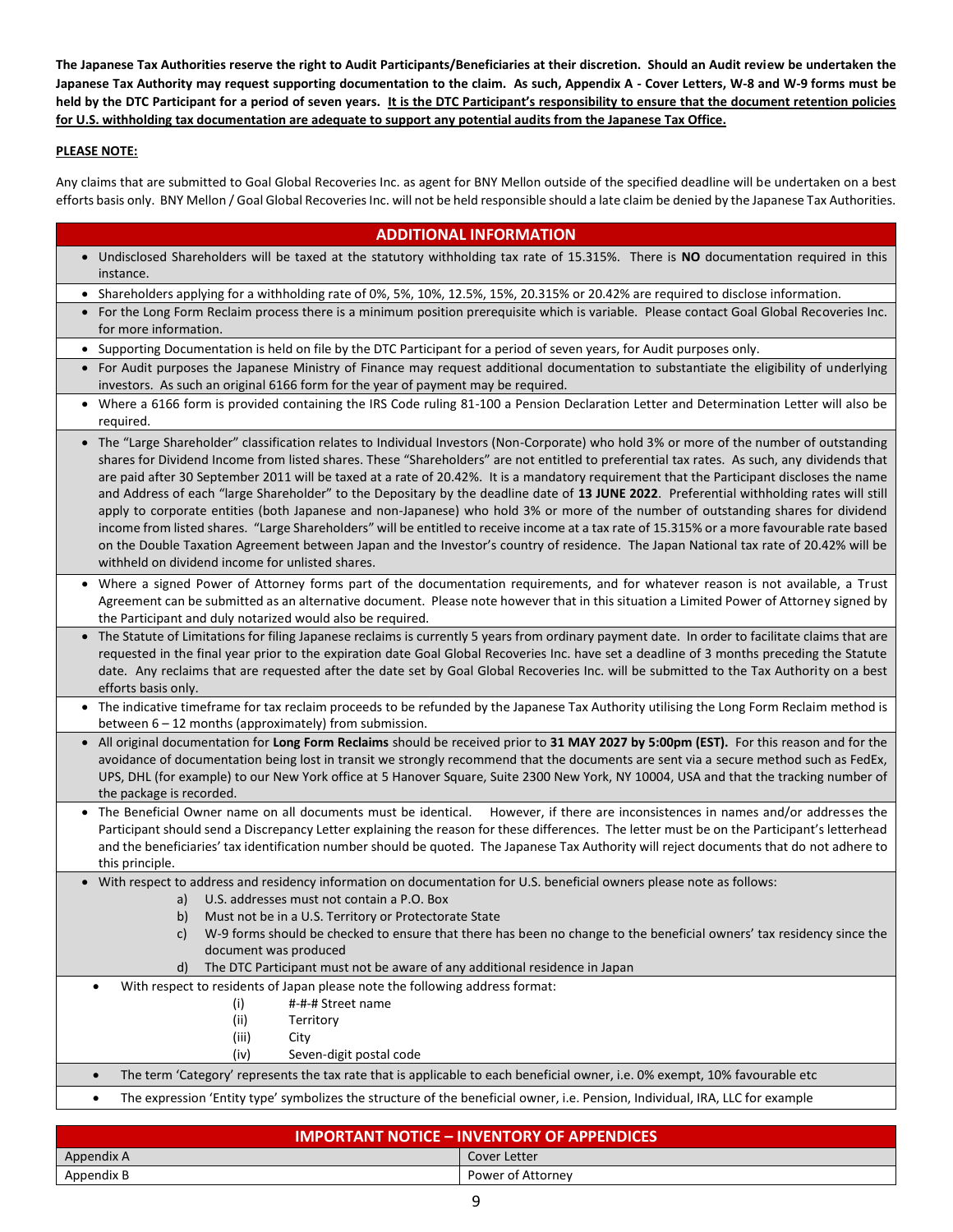# **ADRoit by Goal Global Recoveries Inc.**



BNY Mellon offers the ADRoit system as a secure platform for the submission of the beneficial owner data and the creation of the requisite documentation.

The system will automatically generate the necessary documentation which the participant can easily access, complete, sign and submit to BNY Mellon/Goal Global Recoveries Inc.

*A one-time registration process is required in order to use ADRoit. For registration purposes only please contac[t adroitregistration@goalgroup.com.](mailto:adroitregistration@goalgroup.com) For all other ADR related enquiries please contac[t adroit@goalgroup.com](mailto:adroit@goalgroup.com) or call Goal Global Recoveries Inc. on +1 (212) 248- 9130*

| <b>CONTACT DETAILS</b>          |                              |  |
|---------------------------------|------------------------------|--|
| <b>Primary Contact</b>          | Shing Lee                    |  |
| <b>Secondary Contact</b>        | <b>Shantell Frazer</b>       |  |
| <b>Contact Telephone Number</b> | +1 (212) 248-9130            |  |
| <b>E-Mail Address</b>           | adroit@goalgroup.com         |  |
| <b>Company Name</b>             | Goal Global Recoveries Inc.  |  |
| <b>Street Address</b>           | 5 Hanover Square, Suite 2300 |  |
| City, State, ZIP Code           | New York, NY 10004           |  |

#### **BNY Mellon Warning and Disclaimer:**

BNY Mellon will not be responsible for the truth or accuracy of any submissions received by it and all Participants and holders, whether or not following the procedures set forth herein or otherwise submitting any information, agree to indemnify and hold harmless BNY Mellon and its agents for any all losses, liabilities and fees (including reasonable fees and expenses of counsel) incurred by any of them in connection herewith or arising herefrom. BNY Mellon and its agents will be relying upon the truth and accuracy of any and all submissions received by them in connection with the tax relief process and shall hold all participants and DR holders liable and responsible for any losses incurred in connection therewith or arising there from. There is no guarantee that the applicable tax authorities will accept submissions for relief. Neither BNY Mellon nor its agents shall be responsible or liable to any holders of DRs in connection with any matters related to, arising from, or in connection with the tax relief process described herein. See also "**Agreements, Fees, Representations and Indemnification**" above.

All tax information contained in this Important Notice is based on a good faith compilation of information obtained and received from multiple sources. The information is subject to change. Actual deadlines frequently vary from the statutory deadlines because of local market conditions and advanced deadlines set by local agents. To mitigate risk, it is strongly advised that DTC Participants file their claims as soon as possible as the depositary and/or their agents will not be liable for claims filed less than six months before the specified deadline. In the event that local market rules, whether implemented by a local agent or a Tax Authority, conflict with the information provided in the important notice, either prior to or after publication, the local market rules will prevail.

#### **Goal Global Recoveries Inc. Disclaimer:**

All information contained in this Important Notice, including, but not limited to tax information, has been compiled in good faith from multiple thirdparty sources. While all reasonable care has been taken in the compilation and publication of the contents of this Important Notice, the information is subject to change.

Local market conditions and possible advanced deadlines imposed by local agents may cause actual deadlines to frequently vary from statutory deadlines. Therefore, to minimize risk, it is strongly advised that DTC Participants file their claims as soon as possible because the depositary agents and/or their agents will not be liable for claims filed less than three months before the specified deadline. In the circumstance where local market rules, whether imposed by a local agent or a Tax Authority, cause any conflict with the information provided in the Important Notice (prior to or after publication), the local market rules shall prevail.

The information contained herein is for informational purposes only and is not intended to be a substitute for obtaining tax, accounting, or financial advice from an appropriate professional advisor.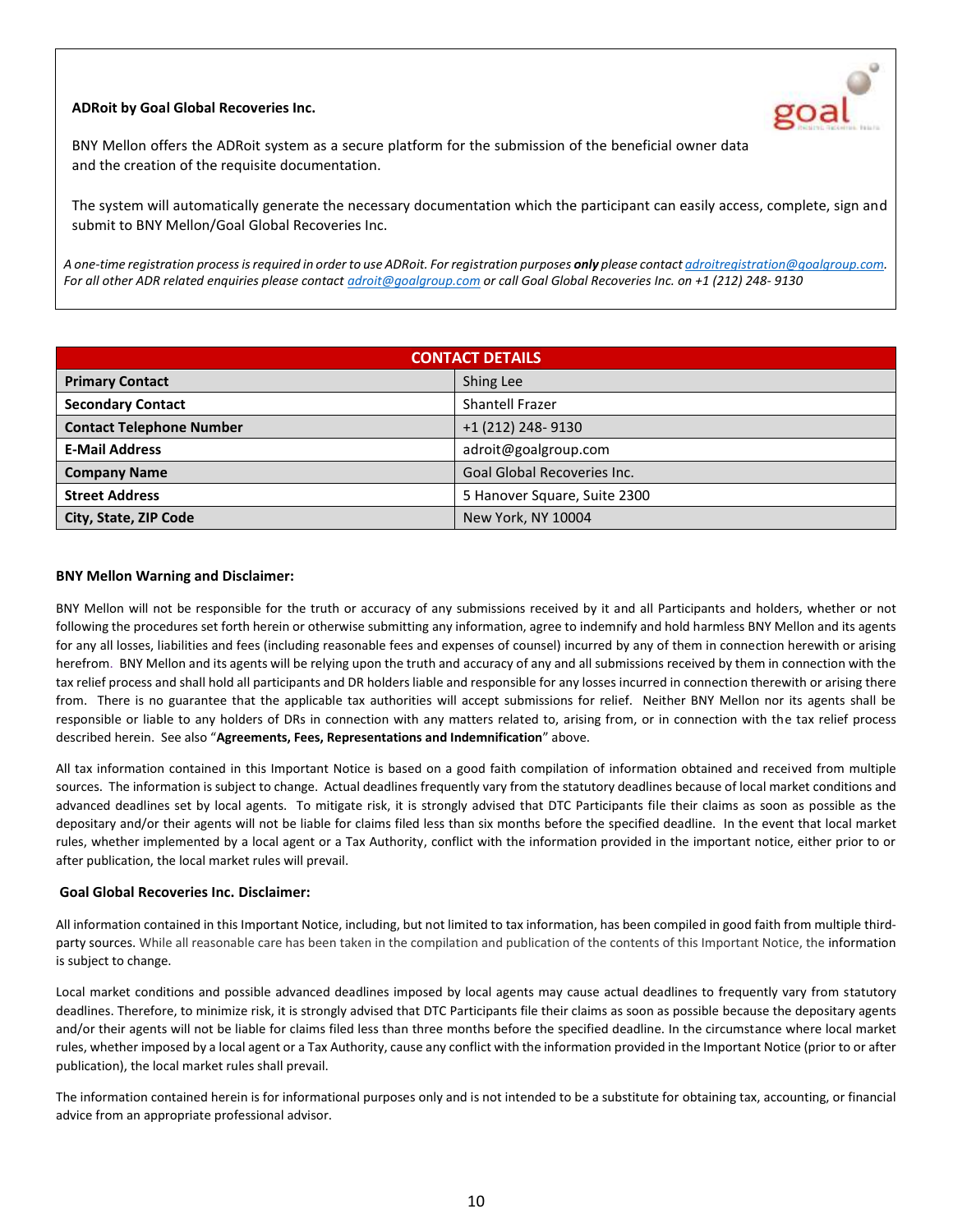#### **APPENDIX A – COVER LETTER**

#### **(DTC Participant's Letterhead)**

To: BNY Mellon as Depositary C/O Goal Global Recoveries Inc. 5 Hanover Square, Ste 2300 New York, NY 10004 Phone: 1 (212) 248-9130

Attn: Japan

**Re: Withholding Certification for \_\_\_\_\_\_\_\_\_\_\_\_\_\_\_\_; CUSIP# \_\_\_\_\_\_\_\_\_\_\_\_**

I/we the undersigned (insert Contact Name) authorized representative of (insert DTC Participant Name) holding shares at Cede & Co. under DTC# (insert DTC PTS Number) of **(Name of Security) EXECUSIP#** ; CUSIP# request that the upcoming cash dividend payable to holders as of **31 MAY 2021** receive their entitled tax reclaim.

| <b>Name of Beneficial</b><br>Owner | <b>Full Address of Beneficial Owner</b> | Country of Residence   Tax Payer ID# (U.S. &  <br>Japan residents only) | # of DRs held |
|------------------------------------|-----------------------------------------|-------------------------------------------------------------------------|---------------|
|                                    |                                         |                                                                         |               |
|                                    |                                         |                                                                         |               |
|                                    |                                         |                                                                         |               |

#### **Note: For more than 3 Beneficial Owners, please provide an excel breakdown of shareholder information.**

#### **Agreements, Fees, Representations and Indemnification from Participants and Beneficial Owners**

This tax relief assistance service is wholly voluntary and discretionary, and outside the terms and conditions of any applicable deposit agreement. BNY Mellon undertakes no duty or obligation to provide this service, and may reject or decline any or all proposed electing participants or holders in its sole discretion. We hereby accept and agree to pay the fees of BNY Mellon of up to \$0.0075 per Depositary Receipt for Relief at Source, or up to \$0.01 per Depositary Receipt for Long Form (with a minimum of \$25) and any other charges, fees or expenses payable by or due to BNY Mellon or its agents, including any custodian, in connection with the tax reclaim process, or to tax authorities or regulators (which fees, charges or expenses may be deducted from the dividend or any other distribution or by billing or otherwise in BNY Mellon's discretion). We hereby agree that any such fees, charges or expenses may be due and payable whether or not a successful reduction in rate or reclamation is obtained. We hereby acknowledge that fees paid to BNY Mellon may be shared with its agents and affiliates. We hereby confirm that we have the applicable Form W-9 or Form W-8 beneficial owner series (W-8BEN, W-BENE, W-8EXP, or W-8ECI) on file and agree to obtain and retain all underlying documentation required to support the tax relief benefits, including without limitation all IRS Forms W-9 and IRS Form W-8 for a period of at least seven years and to provide such documentation to you and/or the Japanese Tax Office upon your or the Japanese Tax Office`s request.

We hereby agree in addition to statutory and documentation requirements, and the deduction of fees, tax relief benefits will be subject to review and approval, and potential audits by the applicable custodian and applicable tax regulators, and that BNY Mellon is not providing any legal, tax, accounting or other professional advice on these matters and has expressly disclaimed any liability whatsoever for any loss howsoever arising from or in reliance hereto. Participants and/or investors should seek advice based upon their own particular circumstances from an independent tax advisor.

We certify to the best of our knowledge that each of the beneficial owners identified are eligible for the preferential rates as stated and we declare that we have performed all the necessary due diligence to satisfy ourselves as to the accuracy of the information submitted to us by these beneficial owners. Furthermore, in the event of an audit we agree to provide any and all documentation required by the respective Tax Authority.

We will be fully liable for any and all claims, penalties and / or interest, including without limitation, any foreign exchange fluctuations associated therewith. BNY Mellon shall not be liable for the failure to secure any tax relief. We expressly agree that BNY Mellon and its agents or affiliates shall not have any liability for, and we shall indemnify, defend and hold each of BNY Mellon and its agents and affiliates harmless from and against, any and all loss, liability, damage, judgment, settlement, fine, penalty, demand, claim, cost or expense (including without limitation fees and expenses of defending itself or enforcing this agreement) arising out of or in connection herewith.

#### **Incorrect claims and/or elections and failure to retain documentation could result in fines and/or penalties.**

| <b>CONTACT INFO</b>                           |  |  |  |
|-----------------------------------------------|--|--|--|
|                                               |  |  |  |
|                                               |  |  |  |
| .________________________<br><b>TELEPHONE</b> |  |  |  |
|                                               |  |  |  |
|                                               |  |  |  |
|                                               |  |  |  |